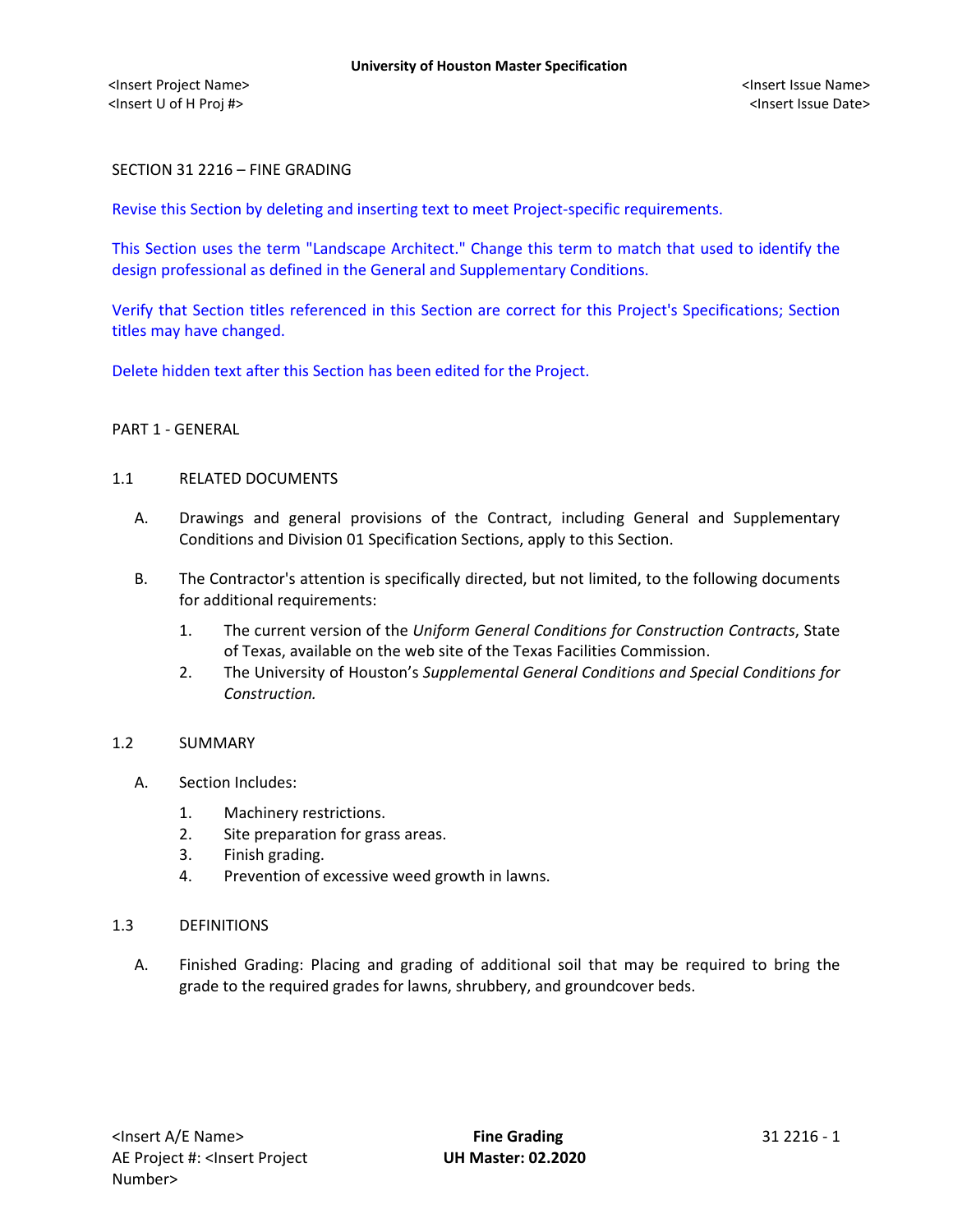## 1.4 SUBMITTALS

A. Topsoil: Provide a quart bag along with macro- and micro-nutrient analysis for approval prior to material delivery to site.

## 1.5 PROJECT CONDITIONS

- A. Traffic: Minimize interference with adjoining roads, streets, walks, and other adjacent occupied or used facilities during site preparation operations. Do not close or obstruct streets, walks, or other adjacent occupied or used facilities without written permission from the Owner.
- B. Protection of Existing Utilities: Existence and location of underground items are not guaranteed. Investigate and field locate/verify before commencing work. Excavation and backfill in the vicinity of existing items shall be carried out with extreme caution. The Contractor shall be held responsible for utility protection, and for any damage to existing utilities.
- C. Indicate on record drawings any conflict between field conditions and proposed grading.

## PART 2 - PRODUCTS

#### 2.1 TOPSOIL

- A. Topsoil: Provide topsoil free from herbicides and insecticides which might adversely affect subsequent growth of turf or plantings, or which might otherwise contain materials toxic to humans and pets. Provide topsoil mix containing the following ingredients at the listed percentages:
	- 1. 15 percent sandy loam.
	- 2. 15 percent red loam.
	- 3. 35 percent landscaper's compost.
	- 4. 35 percent aged humus (fungal compost).

#### PART 3 - EXECUTION

- 3.1 GENERAL
	- A. Protect and maintain benchmarks and survey points from disturbance during construction.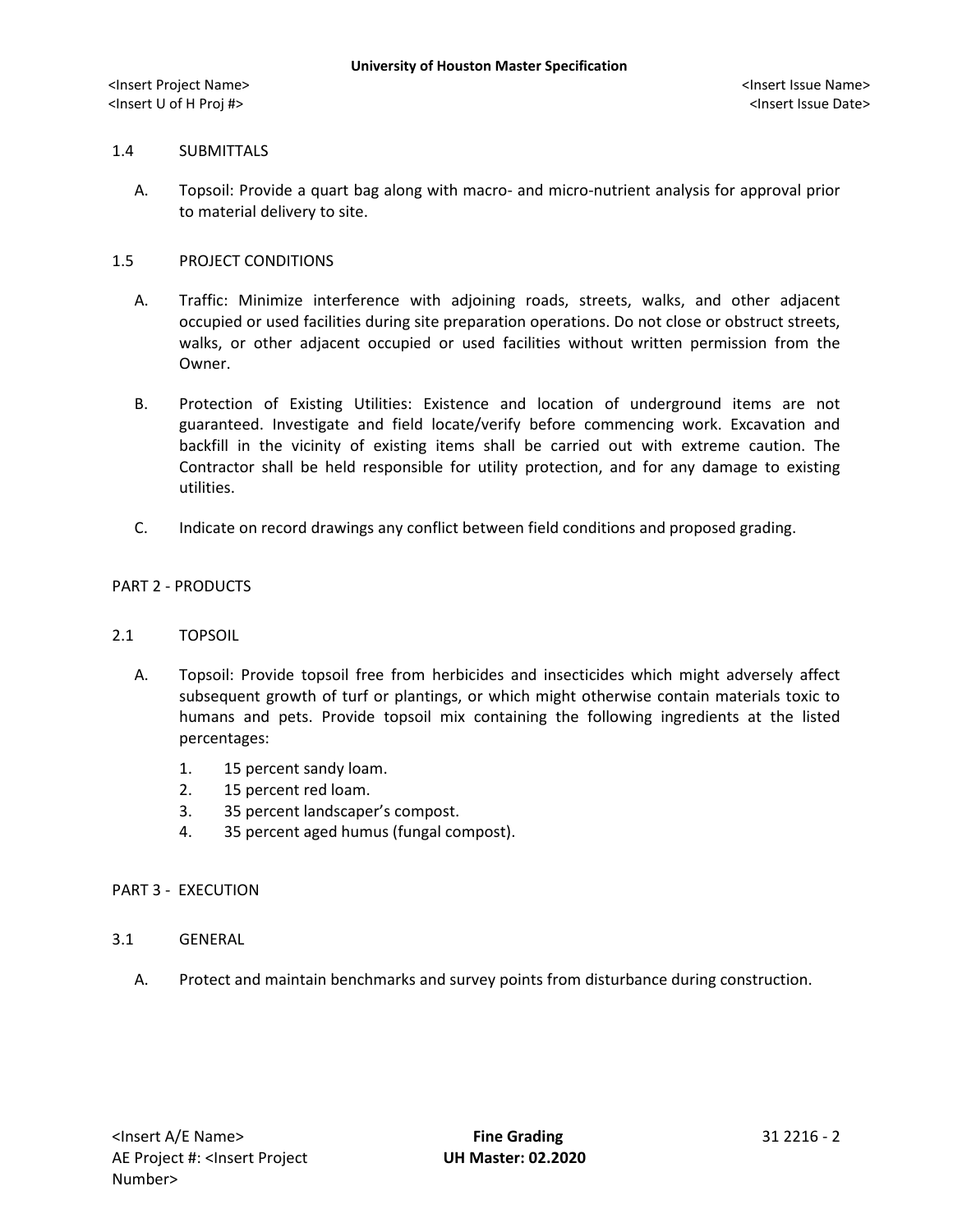## 3.2 PLACEMENT OF FINE GRADE MATERIALS

- A. Clear subgrade of stones larger than 3 inches in any dimension, and of concrete, wood, construction debris, and other deleterious matter. Excavate to a depth of 12 inches all areas that have received lime, or become saturated with oil, gasoline, or bituminous products and backfill with clean earth.
- B. Import topsoil directly to site of deposition or stockpile new topsoil on site in quantity needed to produce the required depth after spreading. Protect topsoil piles from erosion with tarpaulins and limit boards.
- C. Spread topsoil to a minimum settled depth of 2 to 3 inches and feather smoothly into finished grade at edges so as to blend with adjacent ground shapes.
- D. Take precautions to keep the topsoil friable and porous. Do not handle or work topsoil when it is excessively wet, or during a rainfall. Do not place topsoil on any subgrade that has not been loosened, tilled, or graded for drainage. Loosen and till the full depth of the topsoil and re-till any areas that become unduly compacted by vehicular movement.

## 3.3 FINE GRADING

- A. The Contractor shall be responsible for minor adjustments to the finished subgrade if such treatment is required in the opinion of the Owner and Landscape Architect.
- B. Hand rake the surface, removing all clods and undesirable material greater than one half inch (1/2") from ground surface. Fill all low spots with specified materials and cut irregularities to the acceptance of the Landscape Architect.
- C. An acceptable fine grade area shall be free from depressions greater than 6 inches over any given space of 25 feet except at grade transitions, which shall be gradual and even.
- D. During the finished grading operations, all swales and additional swales that may be required to drain areas shall be finished. In general, all grade adjustments shall be made so there are no areas that will have standing water.
- E. To prevent excessive weed growth in the lawn areas, the Contractor should be prepared to immediately install the lawn upon the completed and acceptable finished grade.
- F. Landscape areas shall have a minimum 2 percent slope for drainage.

# 3.4 CLEAN UP AND PROTECTION

A. After completion of fine grading and topsoil operations, do not drive trucks or other heavy equipment over finished areas.